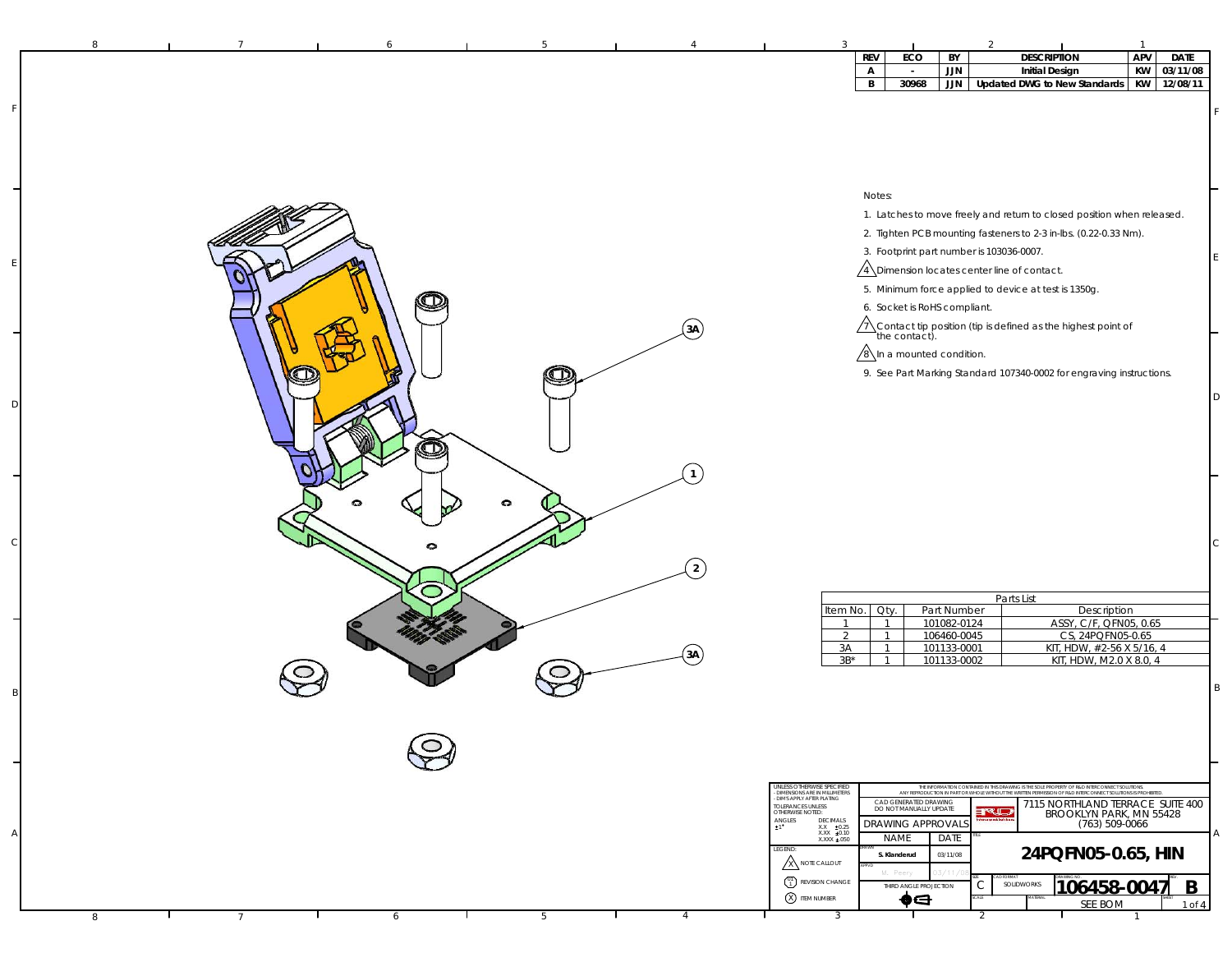





2

1

F

E

D

C

B

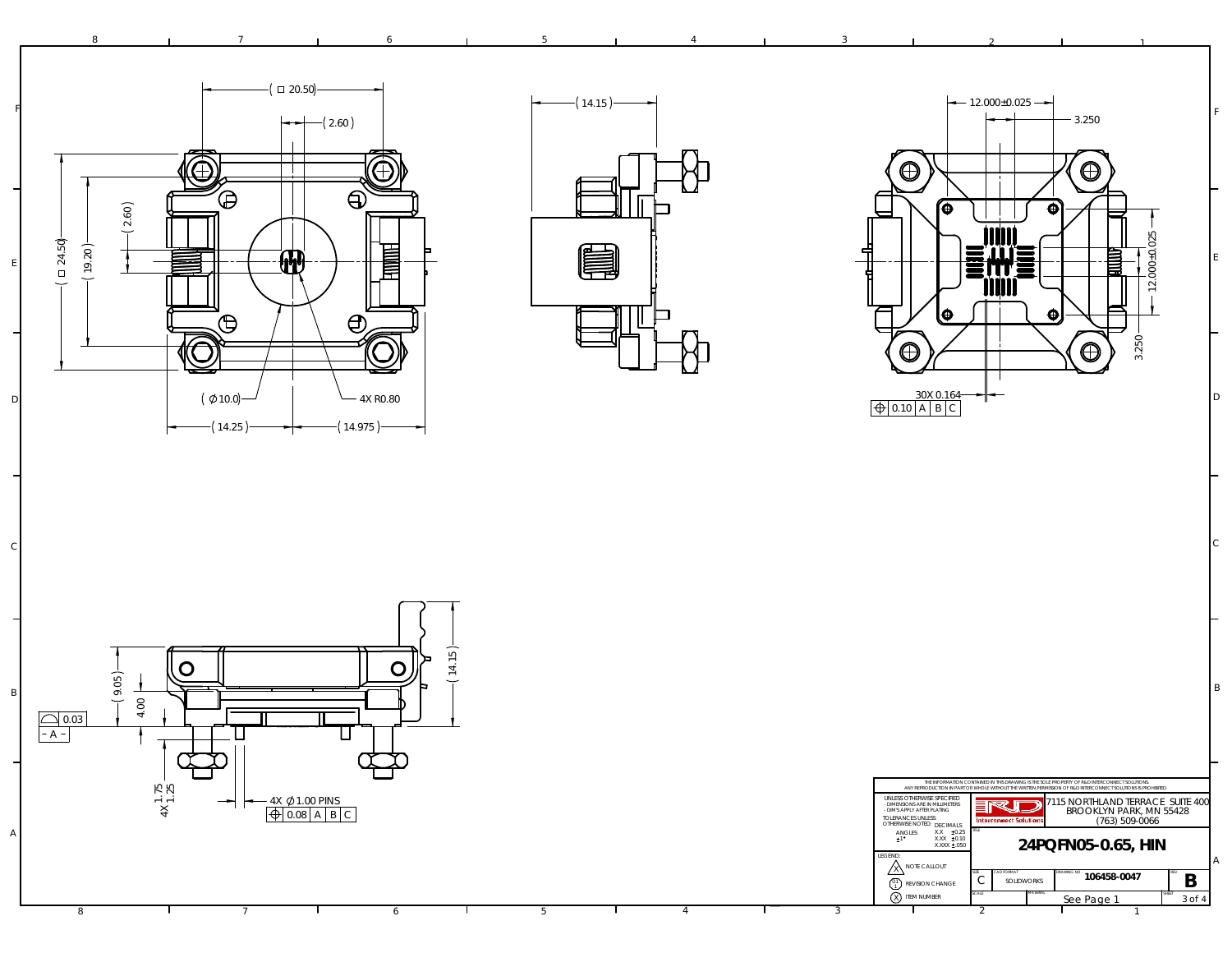